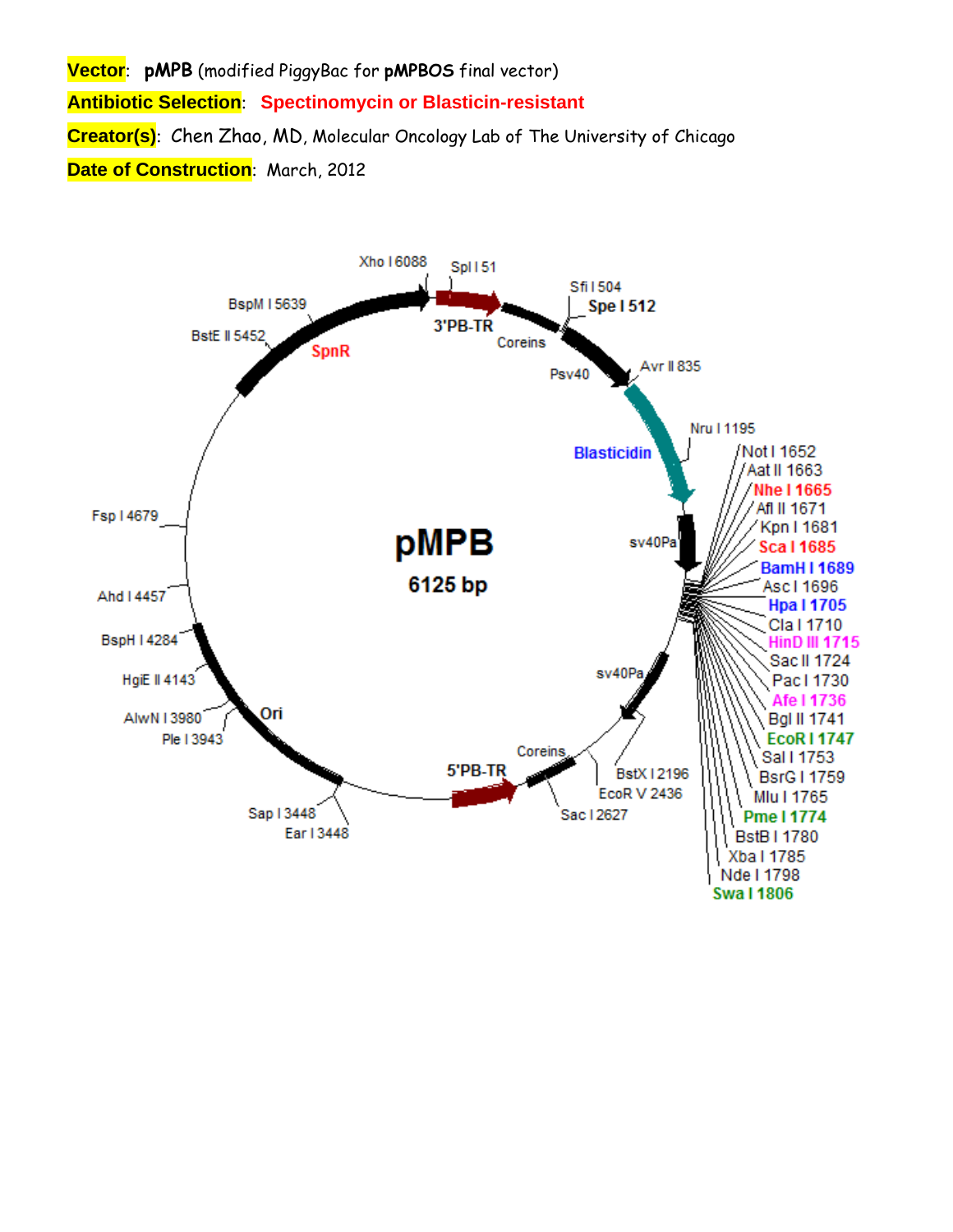## pMPB Vector Sequence *(Spectinomycin or Blasticin-resistant)*

CTGCAGAACACGCAGCTAGATTAA**CCCTAGAAAGATAATCATATTGTGACGTACGTTAAAGATAATCATGCGTAAAATTGACGCATG** TGTTTTATCGGTCTGTATATCGAGGTTTATTTATTAATTTGAATAGATATTAAGTTTTATTATATTTACACTTACATACTAATAATA AATTCAACAAACAATTTATTTATGTTTATTTATTTATTAAAAAAAAACAAAAACTCAAAATTTCTTCTATAAAGTAACAAAACTTTT ATGAGGGACAGCCCCCCCCCAAAGCCCCCAGGGATGTAATTACGTCCCTCCCCCGCTAGGGGGCAGCAGCGAGCCGCCCGGGGCTCC GCTCCGGTCCGGCGCTCCCCCCGCATCCCCGAGCCGGCAGCGTGCGGGGACAGCCCGGGCACGGGGAAGGTGGCACGGGATCGCTTT CCTCTGAACGCTTCTCGCTGCTCTTTGAGCCTGCAGACACCTGGGGGGATACGGGGAAAAGGCCTCCACGGCCAGACTAGTAATGTG TGTCAGTTAGGGTGTGGAAAGTCCCCAGGCTCCCCAGCAGGCAGAAGTATGCAAAGCATGCATCTCAATTAGTCAGCAACCAGGTGT GGAAAGTCCCCAGGCTCCCCAGCAGGCAGAAGTATGCAAAGCATGCATCTCAATTAGTCAGCAACCATAGTCCCGCCCCTAACTCCG CCCATCCCGCCCCTAACTCCGCCCAGTTCCGCCCATTCTCCGCCCCATGGCTGACTAATTTTTTTTATTTATGCAGAGGCCGAGGCC GCCTCTGCCTCTGAGCTATTCCAGAAGTAGTGAGGAGGCTTTTTTGGAGGCCTAGGCTTTTGCAAAAAGCTCCCGGGAGCTTGTATA TCCATTTTCGGATCTGATCAGCACGTGTTGACAATTAATCATCGGCATAGTATATCGGCATAGTATAATACGACAAGGTGAGGAACT AAACCATGGCCAAGCCTTTGTCTCAAGAAGAATCCACCCTCATTGAAAGAGCAACGGCTACAATCAACAGCATCCCCATCTCTGAAG ACTACAGCGTCGCCAGCGCAGCTCTCTCTAGCGACGGCCGCATCTTCACTGGTGTCAATGTATATCATTTTACTGGGGGACCTTGTG CAGAACTCGTGGTGCTGGGCACTGCTGCTGCTGCGGCAGCTGGCAACCTGACTTGTATCGTCGCGATCGGAAATGAGAACAGGGGCA TCTTGAGCCCCTGCGGACGGTGCCGACAGGTGCTTCTCGATCTGCATCCTGGGATCAAAGCCATAGTGAAGGACAGTGATGGACAGC CGACGGCAGTTGGGATTCGTGAATTGCTGCCCTCTGGTTATGTGTGGGAGGGCTAAGCACTTCGTGGCCGAGGAGCAGGACTGACAC GTGCTACGAGATTTCGATTCCACCGCCGCCTTCTATGAAAGGTTGGGCTTCGGAATCGTTTTCCGGGACGCCGGCTGGATGATCCTC CAGCGCGGGGATCTCATGCTGGAGTTCTTCGCCCACCCCAACTTGTTTATTGCAGCTTATAATGGTTACAAATAAAGCAATAGCATC ACAAATTTCACAAATAAAGCATTTTTTTCACTGCATTCTAGTTGTGGTTTGTCCAAACTCATCAATGTATCTTATCATGTCTGGCGG CCGCGACGTCGCTAGCCTTAAGGGTACCAGTACTGGATCCGGCGCGCCGTTAACATCGATAAGCTTCCGCGGTTAATTAAAGCGCTa gatctGAATTCGTCGACTGTACAACGCGTGTTTAAACTTCGAATCTAGATACGTACATATGATTTAAATGATCTAACTAACTAAACT TGTTTATTGCANCTTATAATGGTTACAAATAAAGCAATAGCATCACAAATTTCACAAATAAAGCATTTTTTTCACTGCATTCTAGTT TTGTCCAAACTCATCAATGTATCTTATCATGTCTGGAATGACTCAAATGATGTCAATTAGTCTATCAGAAGCTCATCTGGTC TCCCTTCCGGGGGACAAGACATCCCTGTTTAATATTTAAACAGCAGTGTTCCCAAACTGGGTTCTTATATCCCTTGCTCTGGTCAAC CAGGTTGCAGGGTTTCCTGTCCTCACAGGAACGAAGTCCCTAAAGAAACAGTGGCAGCCAGGTTTAGCCCCGGAATTGACTGGATTC CTTTTTTAGGGCCCATTGGTATGGCTTTTTCCCCGTATCCCCCCAGGTGTCTGCAGGCTCAAAGAGCAGCGAGAAGCGTTCAGAGGA AAGCGATCCCGTGCCACCTTCCCCGTGCCCGGGCTGTCCCCGCACGCTGCCGGCTCGGGGATGCGGGGGGAGCGCCGGACCGGAGCG GAGCCCCGGGCGGCTCGCTGCTGCCCCCTAGCGGGGGAGGGACGTAATTACATCCCTGGGGGCTTTGGGGGGGGGCTGTCCCTGATA TCTATAACAAGAAAATATATATATAATAAGTTATCACGTAAGTAGAACATGAAATAACAATATAATTATCGTATGAGTTAAATCTTA AAAGTCACGTAAAAGATAATCATGCGTCATTTTGACTCACGCGGTCGTTATAGTTCAAAATCAGTGACACTTACCGCATTGACAAGC ACGCCTCACGGGAGCTCCAAGCGGCGACTGAGATGTCCTAAATGCACAGCGACGGATTCGCGCTATTTAGAAAGAGAGAGCAATATT TCAAGAATG**CATGCGTCAATTTTACGCAGACTATCTTTCTAGGG**TTAATCTAGCTGCATCAGGATCATATCGTCGGGTCTTTTTTCA TCGCCCAAGCTGGCGCTATCTGGGCATCGGGGAGGAAGAAGCCCGTGCCTTTTCCCGCGAGGTTGAAGCGGCATGGAAAGAGTTTGC CGAGGATGACTGCTGCTGCATTGACGTTGAGCGAAAACGCACGTTTACCATGATGATTCGGGAAGGTGTGGCCATGCACGCCTTTAA CGGTGAACTGTTCGTTCAGGCCACCTGGGATACCAGTTCGTCGCGGCTTTTCCGGACACAGTTCCGGATGGTCAGCCCGAAGCGCAT CAGCAACCCGAACAATACCGGCGACAGCCGGAACTGCCGTGCCGGTGTGCAGATTAATGACAGCGGTGCGGCGCTGGGATATTACGT CAGCGAGGACGGGTATCCTGGCTGGATGCCGCAGAAATGGACATGGATACCCCGTGAGTTACCCGGCGGGCGCGCTTGGCGTAATCA TGGTCATAGCTGTTTCCTGTGTGAAATTGTTATCCGCTCACAATTCCACACAACATACGAGCCGGAAGCATAAAGTGTAAAGCCTGG GGTGCCTAATGAGTGAGCTAACTCACATTAATTGCGTTGCGCTCACTGCCCGCTTTCCAGTCGGGAAACCTGTCGTGCCAGCTGCAT TAATGAATCGGCCAACGCGCGGGGAGAGGCGGTTTGCGTATTGGGCGCTCTTCCGCTTCCTCGCTCACTGACTCGCTGCGCTCGGTC GTTCGGCTGCGGCGAGCGGTATCAGCTCACTCAAAGGCGGTAATACGGTTATCCACAGAATCAGGGGATAACGCAGGAAAGAACATG TGAGCAAAAGGCCAGCAAAAGGCCAGGAACCGTAAAAAGGCCGCGTTGCTGGCGTTTTTCCATAGGCTCCGCCCCCCTGACGAGCAT CACAAAAATCGACGCTCAAGTCAGAGGTGGCGAAACCCGACAGGACTATAAAGATACCAGGCGTTTCCCCCTGGAAGCTCCCTCGTG CGCTCTCCTGTTCCGACCCTGCCGCTTACCGGATACCTGTCCGCCTTTCTCCCTTCGGGAAGCGTGGCGCTTTCTCATAGCTCACGC TGTAGGTATCTCAGTTCGGTGTAGGTCGTTCGCTCCAAGCTGGGCTGTGTGCACGAACCCCCCGTTCAGCCCGACCGCTGCGCCTTA TCCGGTAACTATCGTCTTGAGTCCAACCCGGTAAGACACGACTTATCGCCACTGGCAGCAGCCACTGGTAACAGGATTAGCAGAGCG AGGTATGTAGGCGGTGCTACAGAGTTCTTGAAGTGGTGGCCTAACTACGGCTACACTAGAAGGACAGTATTTGGTATCTGCGCTCTG CTGAAGCCAGTTACCTTCGGAAAAAGAGTTGGTAGCTCTTGATCCGGCAAACAAACCACCGCTGGTAGCGGTGGTTTTTTTGTTTGC AAGCAGCAGATTACGCGCAGAAAAAAAGGATCTCAAGAAGATCCTTTGATCTTTTCTACGGGGTCTGACGCTCAGTGGAACGAAAAC TCACGTTAAGGGATTTTGGTCATGAGATTATCAAAAAGGATCTTCACCTAGATCCTTTTAAATTAAAAATGAAGTTTTAAATCAATC TAAAGTATATATGAGTAAACTTGGTCTGACAGTTACCAATGCTTAATCAGTGAGGCACCTATCTCAGCGATCTGTCTATTTCGTTCA TCCATAGTTGCCTGACTCCCCGTCGTGTAGATAACTACGATACGGGAGGGCTTACCATCTGGCCCCAGTGCTGCAATGATACCGCGA GACCCACGCTCACCGGCTCCAGATTTATCAGCAATAAACCAGCCAGCCGGAAGGGCCGAGCGCAGAAGTGGTCCTGCAACTTTATCC GCCTCCATCCAGTCTATTAATTGTTGCCGGGAAGCTAGAGTAAGTAGTTCGCCAGTTAATAGTTTGCGCAACGTTGTTGCCATTGCT ACAGGCATCGTGGTGTCACGCTCGTCGTTTGGTATGGCTTCATTCAGCTCCGGTTCCCAACGATCAAGGCGAGTTACATGATCCCCC ATGTTGTGCAAAAAAGCGGTTAGCTCCTTCGGTCCTCCGATCGTTGTCAGAAGTAAGTTGGCCGCAGTGTTATCACTCATGGTTATG GCAGCACTGCATAATTCTCTTACTGTCATGCCATCCGTAAGATGCTTTTCTGTGACTGGTGAGTGTACCAGCCAGGACAGAAATGCC TCGACTTCGCTGCTACCCAAGGTTGCCGGGTGACGCACACCGTGGAAACGGATGAAGGCACGAACCCAGTGGACATAAGCCTGTTCG GTTCGTAAGCTGTAATGCAAGTAGCGT**ATG**CGCTCACGCAACTGGTCCAGAACCTTGACCGAACGCAGCGGTGGTAACGGCGCAGTG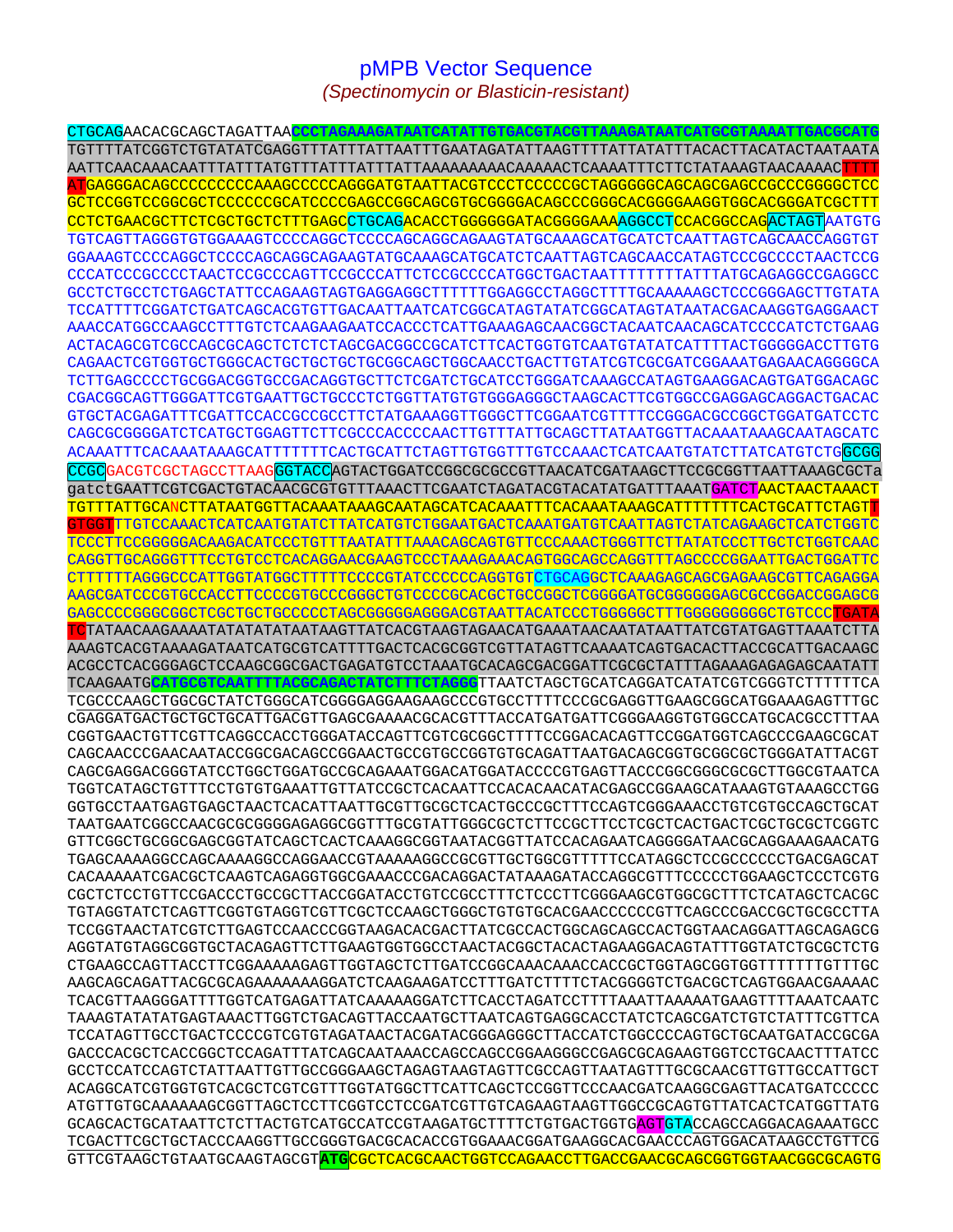GCGGTTTTCATGGCTTGTTATGACTGTTTTTTTGGGGTACAGTCTATGCCTCGGGCATCCAAGCAGCAAGCGCGTTACGCCGTGGGT CGATGTTTGATGTTATGGAGCAGCAACGATGTTACGCAGCAGGGCAGTCGCCCTAAAACAAAGTTAAACATTATGAGGGAAGCGGTG ATCGCCGAAGTATCGACTCAACTATCAGAGGTAGTTGGCGTCATCGAGCGCCATCTCGAACCGACGTTGCTGGCCGTACATTTGTAC GGCTCCGCAGTGGATGGCGGCCTGAAGCCACACAGTGATATTGATTTGCTGGTTACGGTGACCGTAAGGCTTGATGAAACAACGCGG CGAGCTTTGATCAACGACCTTTTGGAAACTTCGGCTTCCCCTGGAGAGAGCGAGATTCTCCGCGCTGTAGAAGTCACCATTGTTGTG CACGACGACATCATTCCGTGGCGTTATCCAGCTAAGCGCGAACTGCAATTTGGAGAATGGCAGCGCAATGACATTCTTGCAGGTATC TTCGAGCCAGCCACGATCGACATTGATCTGGCTATCTTGCTGACAAAAGCAAGAGAACATAGCGTTGCCTTGGTAGGTCCAGCGGCG GAGGAACTCTTTGATCCGGTTCCTGAACAGGATCTATTTGAGGCGCTAAATGAAACCTTAACGCTATGGAACTCGCCGCCCGACTGG GCTGGCGATGAGCGAAATGTAGTGCTTACGTTGTCCCGCATTTGGTACAGCGCAGTAACCGGCAAAATCGCGCCGAAGGATGTCGCT GCCGACTGGGCAATGGAGCGCCTGCCGGCCCAGTATCAGCCCGTCATACTTGAAGCTAGACAGGCTTATCTTGGACAAGAAGAAGAT CGCTTGGCCTCGCGCGCAGATCAGTTGGAAGAATTTGTCCACTACGTGAAAGGCGAGATCACCAAGGTAGTCGGCAAATAACCCTCG AGCCACCCA**TGA**CCAAAATCCCTTAACGTGAGTTA

Unique enzymes in pMPB:

|                          |                                           |          |           |           |         |      | 3518 | 3609 | 3637 | 3764 |
|--------------------------|-------------------------------------------|----------|-----------|-----------|---------|------|------|------|------|------|
| BsiW I                   | $C$ GTAC, $G$                             | 51       |           |           |         |      | 3783 | 3904 | 4014 | 4149 |
| Spl I                    | C`GTAC, G                                 | 51       |           |           |         |      | 4158 | 4520 | 4611 | 4802 |
| Sfi I                    | GGCCN, NNN NGGCC 504                      |          |           |           |         |      | 4848 | 5115 | 5135 | 5303 |
| Spe I                    | A`CTAG, T                                 | 512      |           |           |         |      | 5400 | 5412 | 5479 | 5542 |
|                          |                                           | 835      |           |           |         |      | 5738 | 5741 | 5819 | 5866 |
| Avr II                   | $C$ $CTAG$ , $G$                          |          |           |           |         |      |      |      |      |      |
| Bbv II                   | GAAGAC 7/11                               | 1048     |           |           | Afl II  | (1)  | 1671 |      |      |      |
| Bbs I                    | GAAGAC 8/12                               | 1049     |           |           | Afl III | (4)  | 894  | 1390 | 1765 | 3564 |
| PpuM I                   | RG`GWC, CY                                | 1123     |           |           | Aha II  | (3)  | 1461 | 1660 | 5346 |      |
| Nru I                    | TCG CGA                                   | 1195     |           |           | Ahd I   | (1)  | 4457 |      |      |      |
| BsaB I                   | GATNN NNATC                               | 1262     |           |           | Alu I   | (27) | 16   | 799  | 853  | 863  |
| Not I                    | GC `GGCC, GC                              | 1652     |           |           |         |      | 1066 | 1171 | 1535 | 1717 |
| Aat II                   | G, ACGT `C                                | 1663     |           |           |         |      | 1991 | 2625 | 2751 | 2794 |
| Nhe I                    | G`CTAG, C                                 | 1665     |           |           |         |      | 3229 | 3324 | 3388 | 3506 |
| Afl II                   | C`TTAA, G                                 | 1671     |           |           |         |      | 3732 | 3822 | 3868 | 4125 |
| Acc65 I                  | G`GTAC, C                                 | 1677     |           |           |         |      | 4646 | 4746 | 4809 | 5056 |
| Asp718                   | G`GTAC, C                                 | 1677     |           |           |         |      | 5486 | 5600 | 5972 |      |
| Kpn I                    | G, GTAC `C                                | 1681     |           |           | Alw I   | (17) | 434  | 888  | 1278 | 1469 |
| Sca I                    | AGT ACT                                   | 1685     |           |           |         |      | 1496 | 1685 | 1696 | 2263 |
| BamH I                   | $G$ $GATC$ , $C$                          | 1689     |           |           |         |      | 2767 | 4126 | 4212 | 4212 |
| Asc I                    | GG 'CGCG, CC                              | 1696     |           |           |         |      | 4309 | 4310 | 4774 | 5751 |
| Hpa I                    | GTT AAC                                   | 1705     |           |           |         |      | 5780 |      |      |      |
| Cla I                    | AT CG, AT                                 | 1710     |           |           | AlwN I  | (1)  | 3980 |      |      |      |
| HinD III                 | A`AGCT, T                                 | 1715     |           |           | Apa I   | (1)  | 2189 |      |      |      |
| Sac II                   | CC, GC `GG                                | 1724     |           |           | ApaL I  | (2)  | 3878 | 5567 |      |      |
| Eco47 III                | AGC GCT                                   | 1737     |           |           | Apo I   | (6)  | 175  | 233  | 1570 | 1747 |
| Bgl II                   | A`GATC, T                                 | 1741     |           |           |         |      | 1875 | 6035 |      |      |
| ECOR I                   | G`AATT, C                                 | 1747     |           |           | Asc I   | (1)  | 1696 |      |      |      |
| Sal I                    |                                           | 1753     |           |           |         |      | 122  | 906  | 3100 | 3335 |
|                          | G`TCGA, C                                 | 1754     |           |           | Ase I   | (6)  | 3394 |      |      |      |
| Acc I                    | GT `MK, AC                                |          |           |           |         |      |      | 4629 |      |      |
| BsrG I                   | T`GTAC, A                                 | 1759     |           |           | Asp718  | (1)  | 1677 |      |      |      |
| Mlu I                    | A`CGCG, T                                 | 1765     |           |           | Ava I   | (9)  | 339  | 377  | 403  | 856  |
| Pme I                    | CTTT   AAAC                               | 1774     |           |           |         |      | 2291 | 2317 | 2355 | 5184 |
| BsiC I                   | TT CG, AA                                 | 1780     |           |           |         |      | 6088 |      |      |      |
| BstB I                   | TT CG, AA                                 | 1780     |           |           | Ava II  | (7)  | 355  | 1123 | 2340 | 4595 |
| Xba I                    | T`CTAG, A                                 | 1785     |           |           |         |      | 4817 | 5091 | 5732 |      |
| SnaB I                   | TAC GTA                                   | 1793     |           |           | Avr II  | (1)  | 835  |      |      |      |
| Nde I                    | CA`TA, TG                                 | 1798     |           |           | BamH I  | (1)  | 1689 |      |      |      |
| ECON I                   | CCTNN `N, NNAGG                           | 2180     |           |           | Ban I   | (4)  | 1238 | 1677 | 3308 | 4405 |
| Bsp120 I                 | G`GGCC, C                                 | 2185     |           |           | Ban II  | (5)  | 347  | 1228 | 2189 | 2355 |
| Apa I                    | G, GGCC `C                                | 2189     |           |           |         |      | 2627 |      |      |      |
| BstX I                   | CCAN, NNNN `NTGG                          | 2196     |           |           | Bbs I   | (1)  | 1049 |      |      |      |
| ECOR V                   | GAT   ATC                                 | 2436     |           |           | Bbv I   | (18) | 25   | 337  | 340  | 398  |
| Sac I                    | G, AGCT `C                                | 2627     |           |           |         |      | 1075 | 1180 | 1544 | 2155 |
| Sap I                    | GCTCTTC 8/11                              | 3448     |           |           |         |      | 2254 | 3983 | 3986 | 4192 |
| Ear I                    | CTCTTC 7/10                               | 3448     |           |           |         |      | 4886 | 5124 | 5209 | 5253 |
| Ple I                    | GAGTC 9/10                                | 3943     |           |           |         |      | 5269 | 5641 |      |      |
| AlwN I                   | CAG, NNN CTG                              | 3980     |           |           | Bbv II  | (1)  | 1048 |      |      |      |
| HgiE II                  | ACCNNNNNNGGT -1/134143                    |          |           |           | Bcl I   | (2)  | 886  | 5490 |      |      |
| BspH I                   | T`CATG, A                                 | 4284     |           |           | Bcn I   | (17) | 341  | 342  | 405  | 406  |
| Ahd I                    | GACNN, N`NNGTC                            | 4457     |           |           |         |      | 858  | 859  | 1458 | 2011 |
| Fsp I                    | TGC GCA                                   | 4679     |           |           |         |      | 2160 | 2293 | 2294 | 2357 |
| Psp1406 I                | AA`CG, TT                                 | 4683     |           |           |         |      | 2358 | 3197 | 3945 | 4641 |
| BstE II                  | $G$ $G$ TNAC, $C$                         | 5452     |           |           |         |      | 4988 |      |      |      |
| BspM I                   | ACCTGC 10/14                              | 5639     |           |           | Bfa I   | (18) | 17   | 28   | 318  | 513  |
| PaeR7 I                  | C`TCGA, G                                 | 6088     |           |           |         |      | 836  | 1073 | 1605 | 1666 |
| Xho I                    | C`TCGA, G                                 | 6088     |           |           |         |      | 1739 | 1786 | 1910 | 2378 |
| Number of enzymes = $56$ |                                           |          |           |           |         |      | 2737 | 2748 | 4059 | 4312 |
|                          |                                           |          |           |           |         |      |      |      |      |      |
|                          |                                           |          |           |           |         |      | 4647 | 5973 |      |      |
|                          | The following enzymes do not cut in pMPB: |          |           |           | Bgl I   | (3)  | 504  | 4577 | 5924 |      |
|                          |                                           |          |           |           | Bgl II  | (1)  | 1741 |      |      |      |
| Age I                    | Bbe I<br>BsmB I                           |          | Bsp1286 I | Bst1107 I | Blp I   | (2)  | 1359 | 5601 |      |      |
| Bsu36 I                  | Ehe I<br>Fse I                            |          | Kas I     | Mun I     | Bpm I   | (4)  | 1463 | 1520 | 4527 | 5544 |
| Nar I                    | PflM I                                    | Tth111 I | Xca I     | Xcm I     | Bsa I   | (2)  | 2005 | 4518 |      |      |
|                          |                                           |          |           |           | BsaA I  | (6)  | 895  | 1393 | 1793 | 2474 |
| $pMPB$ :                 | sites sorted by name:                     |          |           |           |         |      | 2532 | 6049 |      |      |
|                          |                                           |          |           |           | BsaB I  | (1)  | 1262 |      |      |      |
| Aat II                   |                                           |          |           |           | BsaH I  | (3)  | 1461 | 1660 | 5346 |      |
|                          | (1)<br>1663                               |          |           |           | BsaJ I  | (37) | 289  | 290  | 339  | 340  |
| Acc I                    | (1)<br>1754                               |          |           |           |         |      | 403  | 476  | 502  | 547  |
| Acc65 I                  | 1677<br>(1)                               |          |           |           |         |      | 619  | 742  | 777  | 835  |
| Aci I                    | (68)<br>315                               | 336      | 348       | 370       |         |      | 856  | 962  | 1267 | 1374 |
|                          | 393                                       | 683      | 695       | 704       |         |      | 1721 | 2009 | 2157 | 2218 |
|                          | 716                                       | 726      | 737       | 783       |         |      | 2291 | 2354 | 2355 | 2404 |
|                          | 1083                                      | 1165     | 1232      | 1416      |         |      | 2405 | 2872 | 2983 | 3303 |
|                          | 1419                                      | 1485     | 1651      | 1655      |         |      | 3724 | 4977 | 5000 | 5183 |
|                          | 1721                                      | 1723     | 2303      | 2326      |         |      | 5214 | 5521 | 5585 | 5724 |
|                          | 2348                                      | 2360     | 2381      | 2565      |         |      | 6066 |      |      |      |
|                          | 2598                                      | 2632     | 2840      | 2853      | BsaW I  | (8)  | 352  | 2342 | 3010 | 3022 |
|                          | 3002                                      | 3109     | 3114      | 3162      |         |      | 3770 | 3917 | 4748 | 5758 |
|                          | 3199                                      | 3254     | 3357      | 3413      | BseR I  | (2)  | 831  | 1391 |      |      |
|                          | 3423                                      | 3447     | 3490      | 3497      | Bsg I   | (2)  | 1151 | 3114 |      |      |
|                          |                                           |          |           |           |         |      |      |      |      |      |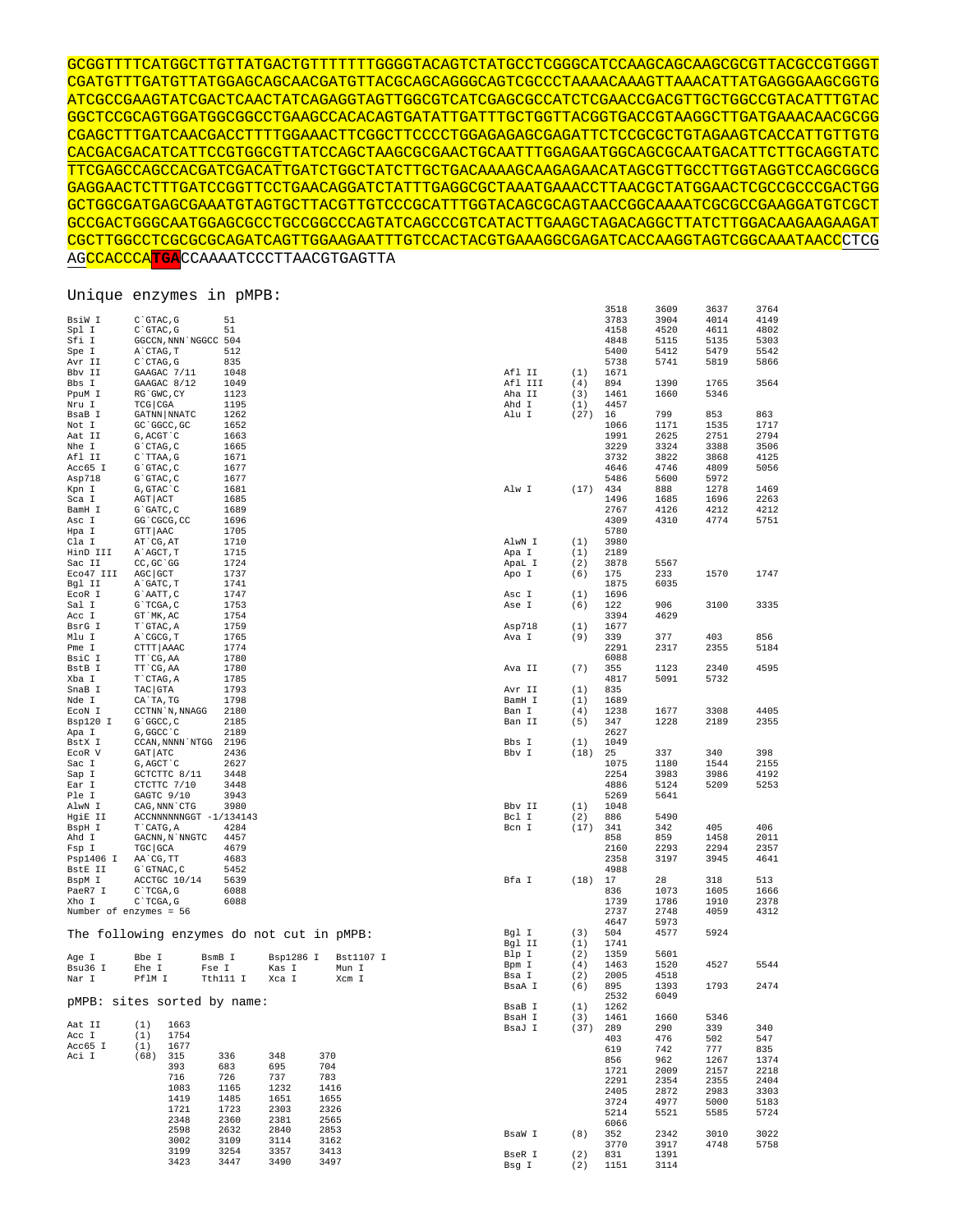| BsiC I<br>BsiE I  | (1)<br>(8)  | 1780<br>1083 | 1199         | 1655         | 2569         | Eco72 I<br>ECON I  | (2)<br>(1)  | 895<br>2180        | 1393         |              |              |
|-------------------|-------------|--------------|--------------|--------------|--------------|--------------------|-------------|--------------------|--------------|--------------|--------------|
|                   |             | 3480         | 3904         | 4827         | 5673         | Eco0109 I          | (2)         | 1123               | 2185         |              |              |
| BsiHKA I          | (3)         | 2627         | 3882         | 5571         |              | ECOR I             | (1)         | 1747               |              |              |              |
| BsiW I<br>Bsm I   | (1)<br>(3)  | 51<br>1600   | 1905         | 2709         |              | ECOR II            | (18)        | 289<br>619         | 475<br>1266  | 547<br>2088  | 602<br>2146  |
| BsmA I            | (3)         | 982          | 2004         | 4519         |              |                    |             | 2218               | 2404         | 2982         | 3149         |
| BsmF I            | (14)        | 281          | 291          | 410          | 529          |                    |             | 3302               | 3590         | 3711         | 3724         |
|                   |             | 601<br>2027  | 665<br>2110  | 1136<br>2284 | 1472<br>2403 | ECOR V             | (1)         | 4944<br>2436       | 5521         |              |              |
|                   |             | 2413         | 5848         |              |              | Esp I              | (2)         | 1359               | 5601         |              |              |
| BsoF I            | (57)        | 14           | 326          | 329          | 336          | Fnu4H I            | (57)        | 14                 | 326          | 329          | 336          |
|                   |             | 387<br>1083  | 454<br>1157  | 783<br>1160  | 1064<br>1163 |                    |             | 387<br>1083        | 454<br>1157  | 783<br>1160  | 1064<br>1163 |
|                   |             | 1166         | 1169         | 1333         | 1419         |                    |             | 1166               | 1169         | 1333         | 1419         |
|                   |             | 1533         | 1652         | 1655         | 2144         |                    |             | 1533               | 1652         | 1655         | 2144         |
|                   |             | 2243<br>2371 | 2310<br>2633 | 2361<br>2752 | 2368<br>2854 |                    |             | 2243<br>2371       | 2310<br>2633 | 2361<br>2752 | 2368<br>2854 |
|                   |             | 2885         | 2888         | 3003         | 3115         |                    |             | 2885               | 2888         | 3003         | 3115         |
|                   |             | 3162         | 3389         | 3470         | 3488         |                    |             | 3162               | 3389         | 3470         | 3488         |
|                   |             | 3491         | 3609         | 3764         | 3907         |                    |             | 3491               | 3609         | 3764         | 3907         |
|                   |             | 3972<br>4848 | 3975<br>4875 | 4181<br>4970 | 4509<br>5113 |                    |             | 3972<br>4848       | 3975<br>4875 | 4181<br>4970 | 4509<br>5113 |
|                   |             | 5198         | 5242         | 5258         | 5413         |                    |             | 5198               | 5242         | 5258         | 5413         |
|                   |             | 5480         | 5630         | 5739         | 5819         |                    |             | 5480               | 5630         | 5739         | 5819         |
| Bsp120 I          | (1)         | 5916<br>2185 |              |              |              | Fok I              | (19)        | 5916<br>307        | 359          | 686          | 1015         |
| BspH I            | (1)         | 4284         |              |              |              |                    |             | 1250               | 1483         | 2008         | 2335         |
| BspM I            | (1)         | 5639         |              |              |              |                    |             | 2387               | 2889         | 3038         | 3170         |
| BspM II<br>Bsr I  | (2)<br>(21) | 3010<br>721  | 3022<br>1097 | 1121         | 1682         |                    |             | 4423<br>5176       | 4604         | 4891<br>5921 | 5023         |
|                   |             | 1690         | 2062         | 2172         | 2993         | Fsp I              | (1)         | 4679               | 5420         |              |              |
|                   |             | 3365         | 3971         | 3984         | 4098         | Gdi II             | (9)         | 506                | 1079         | 1081         | 1370         |
|                   |             | 4504         | 4622         | 4665         | 4932         |                    |             | 1651               | 1653         | 3404         | 4844         |
|                   |             | 5027<br>5948 | 5092         | 5830         | 5926         | Gsu I              | (4)         | 5378<br>1464       | 1519         | 4528         | 5543         |
| BsrB I            | (4)         | 350          | 2348         | 3256         | 3497         | Hae I              | (9)         | 498                | 834          | 967          | 2943         |
| BsrD I            | (4)         | 4518         | 4692         | 5641         | 5934         |                    |             | 2979               | 3579         | 3590         | 4042         |
| BsrG I            | (1)         | 1759         |              |              |              |                    |             | 6011               |              |              |              |
| BssH II<br>BssS I | (3)<br>(2)  | 1696<br>1138 | 3203<br>3737 | 6016         |              | Hae II             | (10)        | 364<br>3120        | 1739<br>3442 | 2338<br>3812 | 2801<br>5359 |
| BstB I            | (1)         | 1780         |              |              |              |                    |             | 5789               | 5938         |              |              |
| BstE II           | (1)         | 5452         |              |              |              | Hae III            | (24)        | 498                | 507          | 776          | 782          |
| BstN I            | (18)        | 291<br>621   | 477<br>1268  | 549<br>2090  | 604<br>2148  |                    |             | 834<br>1654        | 967<br>2187  | 1082<br>2943 | 1373<br>2979 |
|                   |             | 2220         | 2406         | 2984         | 3151         |                    |             | 3405               | 3579         | 3590         | 3608         |
|                   |             | 3304         | 3592         | 3713         | 3726         |                    |             | 4042               | 4500         | 4580         | 4847         |
|                   |             | 4946         | 5523         |              |              |                    |             | 5381               | 5415         | 5945         | 6011         |
| BstU I            | (23)        | 1195<br>1723 | 1485<br>1767 | 1657<br>2565 | 1698<br>2671 | Hga I              | (9)         | 89<br>2701         | 1042<br>3674 | 1468<br>4252 | 2538<br>5000 |
|                   |             | 2842         | 3002         | 3205         | 3411         |                    |             | 5336               |              |              |              |
|                   |             | 3413         | 3611         | 4192         | 4522         | HgiA I             | (3)         | 2627               | 3882         | 5571         |              |
|                   |             | 5206<br>5900 | 5479<br>6016 | 5544<br>6018 | 5607         | HgiE II<br>Hha I   | (1)<br>(37) | 4143<br>363        | 1063         | 1485         | 1698         |
| BstX I            | (1)         | 2196         |              |              |              |                    |             | 1700               | 1738         | 2337         | 2673         |
| BstY I            | (9)         | 881          | 1489         | 1689         | 1741         |                    |             | 2800               | 3043         | 3119         | 3205         |
|                   |             | 4205<br>5773 | 4216         | 4302         | 4314         |                    |             | 3207<br>3474       | 3348<br>3744 | 3413         | 3441         |
| Cac8 I            | (38)        | 333          | 384          | 391          | 467          |                    |             | 4085               | 4194         | 3811<br>4587 | 3911<br>4680 |
|                   |             | 562          | 581          | 634          | 653          |                    |             | 5079               | 5129         | 5206         | 5358         |
|                   |             | 1059         | 1173         | 1465         | 1667         |                    |             | 5546               | 5607         | 5634         | 5788         |
|                   |             | 1698<br>2365 | 2231<br>2612 | 2307<br>2709 | 2314<br>2796 |                    |             | 5882<br>6020       | 5902         | 5937         | 6018         |
|                   |             | 2950         | 3201         | 3205         | 3357         | HinC II            | (4)         | 900                | 1705         | 1755         | 2086         |
|                   |             | 3386         | 3495         | 3581         | 3618         | Hind II            | (4)         | 900                | 1705         | 1755         | 2086         |
|                   |             | 4178<br>5484 | 4569<br>5664 | 5202<br>5833 | 5379<br>5939 | HinD III<br>Hinf I | (1)<br>(17) | 1715<br>988        | 1320         | 1409         | 1446         |
|                   |             | 5943         | 6018         |              |              |                    |             | 1782               | 1960         | 2172         | 2558         |
| Cfr10 I           | (8)         | 382          | 1463         | 2312         | 3063         |                    |             | 2666               | 2927         | 3399         | 3464         |
| Cla I             | (1)         | 3087<br>1710 | 4537         | 5888         | 5941         |                    |             | 3539<br>5536       | 3935         | 4452         | 5323         |
| Csp6 I            | (10)        | 52           | 1678         | 1684         | 1760         | HinI I             | (3)         | 1461               | 1660         | 5346         |              |
|                   |             | 1794         | 4938         | 5171         | 5384         | HinP I             | (37)        | 361                | 1061         | 1483         | 1696         |
|                   |             | 5392         | 5875         |              |              |                    |             | 1698               | 1736         | 2335         | 2671         |
| Dde I             | (7)         | 795<br>4248  | 1359<br>4414 | 2639<br>5601 | 3839         |                    |             | 2798<br>3205       | 3041<br>3346 | 3117<br>3411 | 3203<br>3439 |
| Dpn I             | (32)        | 429          | 883          | 888          | 1198         |                    |             | 3472               | 3742         | 3809         | 3909         |
|                   |             | 1259         | 1273         | 1475         | 1491         |                    |             | 4083               | 4192         | 4585         | 4678         |
|                   |             | 1691<br>2762 | 1743<br>4132 | 1812<br>4207 | 2269<br>4218 |                    |             | 5077<br>5544       | 5127<br>5605 | 5204<br>5632 | 5356<br>5786 |
|                   |             | 4226         | 4304         | 4316         | 4421         |                    |             | 5880               | 5900         | 5935         | 6016         |
|                   |             | 4762         | 4780         | 4826         | 5309         |                    |             | 6018               |              |              |              |
|                   |             | 5492<br>5775 | 5672<br>6003 | 5682         | 5757<br>6062 | Hpa I              | (1)<br>(35) | 1705<br>340        |              | 358          | 383          |
| DpnII             | (32)        | 427          | 881          | 6024<br>886  | 1196         | Hpa II             |             | 404                | 353<br>857   | 1456         | 1464         |
|                   |             | 1257         | 1271         | 1473         | 1489         |                    |             | 1693               | 2009         | 2159         | 2292         |
|                   |             | 1689         | 1741         | 1810         | 2267         |                    |             | 2313               | 2338         | 2343         | 2356         |
|                   |             | 2760<br>4224 | 4130<br>4302 | 4205<br>4314 | 4216<br>4419 |                    |             | 3011<br>3088       | 3023<br>3196 | 3064<br>3282 | 3074<br>3771 |
|                   |             | 4760         | 4778         | 4824         | 5307         |                    |             | 3918               | 3944         | 4134         | 4538         |
|                   |             | 5490         | 5670         | 5680         | 5755         |                    |             | 4572               | 4639         | 4749         | 4986         |
| Dra I             | (5)         | 5773<br>1774 | 6001<br>1806 | 6022<br>2039 | 6060<br>4323 | Hph I              |             | 5759<br>$(10)$ 959 | 5889<br>2972 | 5942<br>4301 | 4528         |
|                   |             | 4342         |              |              |              |                    |             | 4942               | 5000         | 5316         | 5463         |
| Dra III           | (4)         | 1369         | 5001         | 5429         | 6049         |                    |             | 5549               | 6056         |              |              |
| Drd I             | (3)         | 1051         | 2643         | 3672         |              | Kpn I              | (1)         | 1681               |              |              |              |
| Dsa I             | (7)         | 502<br>5000  | 742<br>5214  | 962<br>5585  | 1721         | Mae I              | (18)        | 17<br>836          | 28<br>1073   | 318<br>1605  | 513<br>1666  |
| Eae I             | (9)         | 505          | 965          | 1080         | 1371         |                    |             | 1739               | 1786         | 1910         | 2378         |
|                   |             | 1652         | 2941         | 3403         | 4845         |                    |             | 2737               | 2748         | 4059         | 4312         |
| Eag I             | (2)         | 5379<br>1080 | 1652         |              |              | Mae II             | (19)        | 4647<br>50         | 5973<br>54   | 304          | 894          |
| Ear I             | (1)         | 3448         |              |              |              |                    |             | 1392               | 1660         | 1792         | 2392         |
| Eco47 III         | (1)         | 1737         |              |              |              |                    |             | 2473               | 2531         | 2896         | 2913         |
| Eco57 I           | (3)         | 1060         | 4111         | 5437         |              |                    |             | 3130               | 4267         | 4683         | 5372         |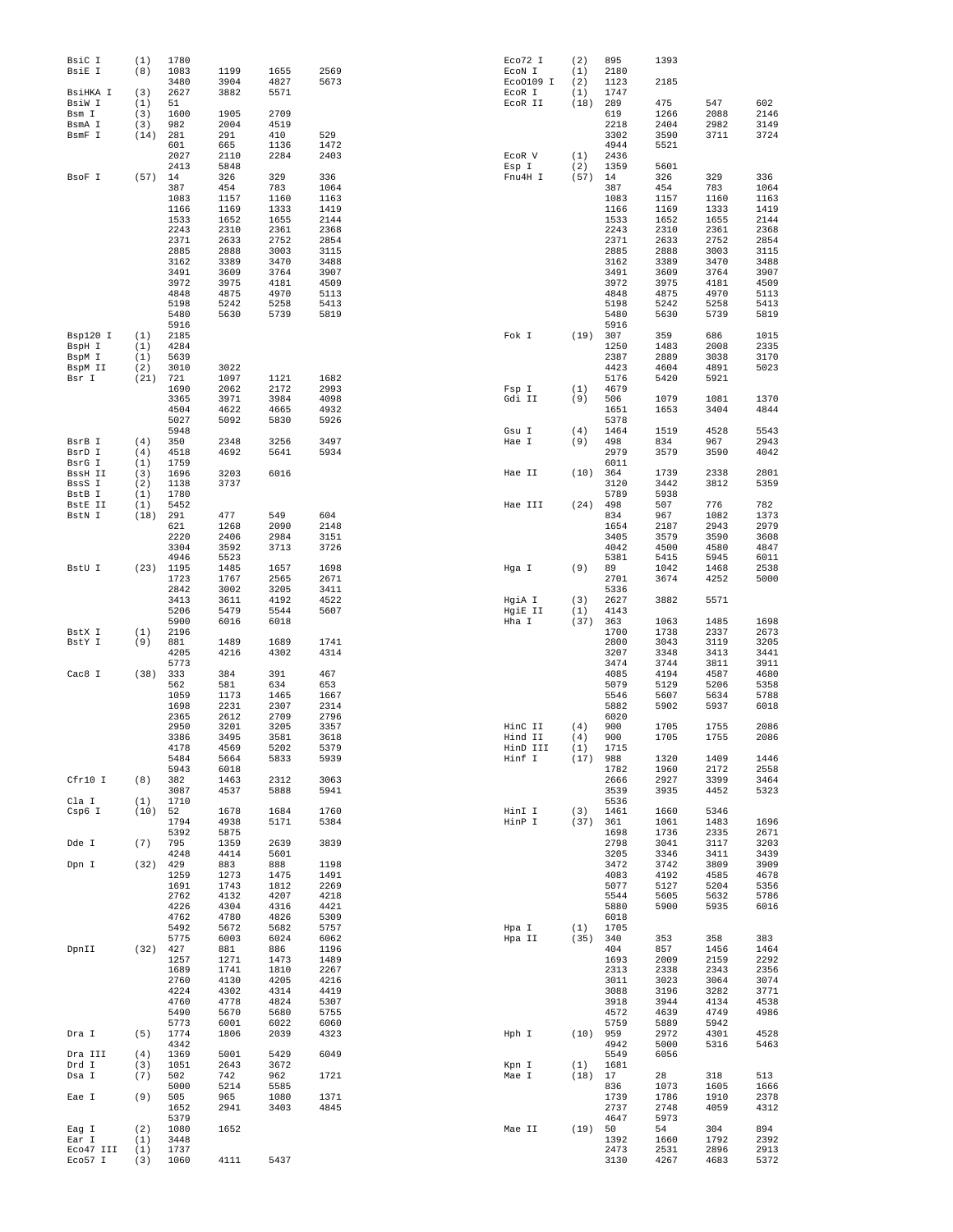|                     |                  | 5858         | 6048         | 6117         |              | Sac I               | (1)                       | 2627           |                                |                               |                                          |                                |
|---------------------|------------------|--------------|--------------|--------------|--------------|---------------------|---------------------------|----------------|--------------------------------|-------------------------------|------------------------------------------|--------------------------------|
| Mae III             | (23)             | 46           | 248          | 1544         | 1849         | Sac II              | (1)                       | 1724           |                                |                               |                                          |                                |
|                     |                  | 2527         | 2587         | 3190         | 3920         | Sal I               | (1)                       | 1753           |                                |                               |                                          |                                |
|                     |                  | 3983<br>4771 | 4099<br>4924 | 4382<br>4989 | 4713<br>5120 | Sap I<br>Sau3A I    | (1)<br>(32)               | 3448<br>427    | 881                            | 886                           | 1196                                     |                                |
|                     |                  | 5207         | 5251         | 5446         | 5452         |                     |                           | 1257           | 1271                           | 1473                          | 1489                                     |                                |
|                     |                  | 5554         | 5884         | 6122         |              |                     |                           | 1689           | 1741                           | 1810                          | 2267                                     |                                |
| Mbo I               | (32)             | 427          | 881          | 886          | 1196         |                     |                           | 2760           | 4130                           | 4205                          | 4216                                     |                                |
|                     |                  | 1257         | 1271         | 1473         | 1489         |                     |                           | 4224           | 4302                           | 4314                          | 4419                                     |                                |
|                     |                  | 1689<br>2760 | 1741<br>4130 | 1810<br>4205 | 2267<br>4216 |                     |                           | 4760<br>5490   | 4778<br>5670                   | 4824<br>5680                  | 5307<br>5755                             |                                |
|                     |                  | 4224         | 4302         | 4314         | 4419         |                     |                           | 5773           | 6001                           | 6022                          | 6060                                     |                                |
|                     |                  | 4760         | 4778         | 4824         | 5307         | Sau96 I             | (12)                      | 355            | 1123                           | 2185                          | 2186                                     |                                |
|                     |                  | 5490         | 5670         | 5680         | 5755         |                     |                           | 2340           | 4499                           | 4578                          | 4595                                     |                                |
|                     |                  | 5773         | 6001         | 6022         | 6060         |                     |                           | 4817           | 5091                           | 5732                          | 5944                                     |                                |
| Mbo II              | (13)             | 231<br>1499  | 996<br>2831  | 1053<br>3436 | 1081<br>4225 | Sca I<br>ScrF I     | (1)<br>(35)               | 1685<br>291    | 340                            | 341                           | 404                                      |                                |
|                     |                  | 4298         | 5648         | 6007         | 6010         |                     |                           | 405            | 477                            | 549                           | 604                                      |                                |
|                     |                  | 6043         |              |              |              |                     |                           | 621            | 857                            | 858                           | 1268                                     |                                |
| Mlu I               | (1)              | 1765         |              |              |              |                     |                           | 1457           | 2010                           | 2090                          | 2148                                     |                                |
| Mme I               | (3)              | 3778         | 3962         | 6010         |              |                     |                           | 2159           | 2220                           | 2292                          | 2293                                     |                                |
| Mnl I               | (43)             | 103<br>508   | 258<br>766   | 318<br>772   | 446<br>795   |                     |                           | 2356<br>3151   | 2357<br>3196                   | 2406<br>3304                  | 2984<br>3592                             |                                |
|                     |                  | 801          | 809          | 812          | 824          |                     |                           | 3713           | 3726                           | 3944                          | 4640                                     |                                |
|                     |                  | 944          | 1005         | 1346         | 1347         |                     |                           | 4946           | 4987                           | 5523                          |                                          |                                |
|                     |                  | 1369         | 1486         | 2119         | 2252         | Sec I               | (37)                      | 289            | 290                            | 339                           | 340                                      |                                |
|                     |                  | 2380         | 2624         | 2810         | 2837         |                     |                           | 403            | 476                            | 502                           | 547                                      |                                |
|                     |                  | 2867         | 3131         | 3413         | 3462         |                     |                           | 619            | 742                            | 777                           | 835                                      |                                |
|                     |                  | 3672<br>4477 | 3745<br>4623 | 3996<br>4829 | 4396<br>4968 |                     |                           | 856<br>1721    | 962<br>2009                    | 1267<br>2157                  | 1374<br>2218                             |                                |
|                     |                  | 5192         | 5289         | 5329         | 5737         |                     |                           | 2291           | 2354                           | 2355                          | 2404                                     |                                |
|                     |                  | 5776         | 6021         | 6096         |              |                     |                           | 2405           | 2872                           | 2983                          | 3303                                     |                                |
| Msc I               | (2)              | 967          | 2943         |              |              |                     |                           | 3724           | 4977                           | 5000                          | 5183                                     |                                |
| Mse I               | (31)             | 22           | 57           | 122          | 138          |                     |                           | 5214           | 5521                           | 5585                          | 5724                                     |                                |
|                     |                  | 212<br>1727  | 906<br>1731  | 1672<br>1773 | 1704<br>1805 | SfaN I              | (18)                      | 6066<br>380    | 591                            | 663                           | 1036                                     |                                |
|                     |                  | 2031         | 2038         | 2515         | 2522         |                     |                           | 1093           | 1225                           | 1271                          | 1571                                     |                                |
|                     |                  | 2743         | 2956         | 3100         | 3335         |                     |                           | 1876           | 2314                           | 2762                          | 2817                                     |                                |
|                     |                  | 3394         | 4270         | 4322         | 4327         |                     |                           | 3051           | 3149                           | 3660                          | 4712                                     |                                |
|                     |                  | 4341         | 4394         | 4629         | 4668         |                     |                           | 4905           | 5197                           |                               |                                          |                                |
| Msl I               | (4)              | 5285<br>2194 | 5801<br>4709 | 6114<br>4868 | 5564         | Sfc I               | (8)                       | 2<br>3829      | 467<br>4020                    | 1047<br>4698                  | 2227<br>5547                             |                                |
| Msp I               | (35)             | 340          | 353          | 358          | 383          | Sfi I               | (1)                       | 504            |                                |                               |                                          |                                |
|                     |                  | 404          | 857          | 1456         | 1464         | Sma I               | (5)                       | 341            | 405                            | 858                           | 2293                                     |                                |
|                     |                  | 1693         | 2009         | 2159         | 2292         |                     |                           | 2357           |                                |                               |                                          |                                |
|                     |                  | 2313         | 2338         | 2343         | 2356         | SnaB I              | (1)                       | 1793           |                                |                               |                                          |                                |
|                     |                  | 3011         | 3023         | 3064         | 3074         | Spe I               | (1)                       | 512            |                                |                               |                                          |                                |
|                     |                  | 3088<br>3918 | 3196<br>3944 | 3282<br>4134 | 3771<br>4538 | Sph I<br>Spl I      | (3)<br>(1)                | 583<br>51      | 655                            | 2711                          |                                          |                                |
|                     |                  | 4572         | 4639         | 4749         | 4986         | Srf I               | (2)                       | 405            | 2293                           |                               |                                          |                                |
|                     |                  | 5759         | 5889         | 5942         |              | Ssp I               | (2)                       | 2035           | 2695                           |                               |                                          |                                |
| MspA1 I             | (8)              | 1171         | 1723         | 3109         | 3388         | Stu I               | (2)                       | 498            | 834                            |                               |                                          |                                |
|                     | (4)              | 3906         | 4151<br>1465 | 5115         | 5738<br>5943 | Sty I               | (6)                       | 742<br>5724    | 835                            | 962                           | 4977                                     |                                |
| Nae I<br>Nci I      | (17)             | 384<br>340   | 341          | 2314<br>404  | 405          | Taq I               | (15)                      | 108            | 6066<br>1256                   | 1407                          | 1710                                     |                                |
|                     |                  | 857          | 858          | 1457         | 2010         |                     |                           | 1754           | 1780                           | 3664                          | 4961                                     |                                |
|                     |                  | 2159         | 2292         | 2293         | 2356         |                     |                           | 5221           | 5321                           | 5352                          | 5364                                     |                                |
|                     |                  | 2357         | 3196         | 3944         | 4640         |                     |                           | 5658           | 5673                           | 6089                          |                                          |                                |
|                     |                  | 4987         |              |              |              | Tfi I               | (11)                      | 988            | 1320                           | 1409                          | 1446                                     |                                |
| Nco I<br>Nde I      | (2)<br>(1)       | 742<br>1798  | 962          |              |              |                     |                           | 1782<br>3399   | 2172<br>3539                   | 2666<br>5536                  | 2927                                     |                                |
| NgoM I              | (4)              | 382          | 1463         | 2312         | 5941         | Tsp45 I             | (8)                       | 46             | 2527                           | 2587                          | 4713                                     |                                |
| Nhe I               | (1)              | 1665         |              |              |              |                     |                           | 4924           | 4989                           | 5452                          | 5554                                     |                                |
| Nla III             | (25)             | 71           | 88           | 583          | 655          | Tth111 II           | (7)                       | 198            | 2622                           | 4153                          | 4162                                     |                                |
|                     |                  | 746          | 966          | 1498         | 1646         |                     |                           | 4192           | 5209                           | 5216                          |                                          |                                |
|                     |                  | 1951<br>2860 | 2488<br>2924 | 2548<br>2948 | 2711<br>3178 | Vsp I               | (6)                       | 122<br>3394    | 906<br>4629                    | 3100                          | 3335                                     |                                |
|                     |                  | 3222         | 3568         | 4288         | 4779         | Xba I               | (1)                       | 1785           |                                |                               |                                          |                                |
|                     |                  | 4789         | 4867         | 4903         | 5146         | Xho I               | (1)                       | 6088           |                                |                               |                                          |                                |
|                     |                  | 6102         |              |              |              | Xho II              | (9)                       | 881            | 1489                           | 1689                          | 1741                                     |                                |
| Nla IV              |                  | $(18)$ 346   | 553          | 625          | 1124         |                     |                           | 4205           | 4216                           | 4302                          | 4314                                     |                                |
|                     |                  | 1240<br>2352 | 1679<br>3310 | 1691<br>3596 | 2187<br>3635 | Xma I               | (5)                       | 5773<br>339    | 403                            | 856                           | 2291                                     |                                |
|                     |                  | 4407         | 4501         | 4542         | 4753         |                     |                           | 2355           |                                |                               |                                          |                                |
|                     |                  | 5398         | 5763         |              |              | Xma III             | (2)                       | 1080           | 1652                           |                               |                                          |                                |
| Not I               | (1)              | 1652         |              |              |              |                     |                           |                |                                |                               |                                          |                                |
| Nru I<br>Nsi I      | (1)<br>(3)       | 1195<br>585  | 657          | 2709         |              | Site usage in pMPB: |                           |                |                                |                               |                                          |                                |
| Nsp7524 I           | (5)              | 84           | 579          | 651          | 2707         |                     |                           |                |                                |                               |                                          |                                |
|                     |                  | 3564         |              |              |              | Aat II<br>Acc65 I   | G, ACGT `C<br>G`GTAC, C   |                | $\mathbf{1}$<br>$\mathbf{1}$   | Acc I<br>Aci I                | GT `MK, AC<br>$C^{\wedge}CG, C$          | 1<br>68                        |
| NspB II             | (8)              | 1171         | 1723         | 3109         | 3388         | Afl II              | $C$ TTAA, G               |                | $\mathbf{1}$                   | Afl III                       | A CRYG, T                                | $\overline{4}$                 |
|                     |                  | 3906         | 4151         | 5115         | 5738         | Age I               | A`CCGG, T                 |                | $\overline{\phantom{a}}$       | Aha II                        | GR CG, YC                                | 3                              |
| NspH I              | (5)              | 88<br>3568   | 583          | 655          | 2711         | Ahd I               |                           | GACNN, N`NNGTC | 1                              | Alu I                         | $AG$ $CT$                                | 27                             |
| PaeR7 I             | (1)              | 6088         |              |              |              | Alw I               | GGATC 8/9                 |                | 17<br>$\mathbf{1}$             | AlwN I                        | CAG, NNN `CTG                            | $\mathbf{1}$<br>$\,2$          |
| Pal I               | (24)             | 498          | 507          | 776          | 782          | Apa I<br>Apo I      | G, GGCC `C<br>R`AATT, Y   |                | 6                              | ApaL I<br>Asc I               | G`TGCA, C<br>GG 'CGCG, CC                | $\mathbf{1}$                   |
|                     |                  | 834          | 967          | 1082         | 1373         | Ase I               | AT `TA, AT                |                | 6                              | Asp718                        | $G$ $GTAC$ , $C$                         | $\mathbf{1}$                   |
|                     |                  | 1654         | 2187         | 2943         | 2979         | Ava I               | C`YCGR, G                 |                | 9                              | Ava II                        | $G$ $GWC$ , $C$                          | $\overline{7}$                 |
|                     |                  | 3405<br>4042 | 3579<br>4500 | 3590<br>4580 | 3608<br>4847 | Avr II              | $C$ $CTAG$ , $G$          |                | $\mathbf{1}$                   | BamH I                        | G`GATC, C                                | $\mathbf{1}$                   |
|                     |                  | 5381         | 5415         | 5945         | 6011         | Ban I               | G`GYRC, C                 |                | 4                              | Ban II                        | G, RGCY `C                               | 5                              |
| Ple I               | (1)              | 3943         |              |              |              | Bbe I<br>Bbv I      | G, GCGC `C<br>GCAGC 13/17 |                | $\overline{\phantom{a}}$<br>18 | Bbs I<br>Bbv II               | GAAGAC 8/12<br>GAAGAC 7/11               | 1<br>$\mathbf{1}$              |
| Pme I               | (1)              | 1774         |              |              |              | Bcl I               | T`GATC, A                 |                | 2                              | Bcn I                         | $CC, S$ GG                               | 17                             |
| Pml I               | (2)              | 895          | 1393         |              |              | Bfa I               | $C^T A, G$                |                | 18                             | Bgl I                         | GCCN, NNN `NGGC                          | 3                              |
| PpuM I              | (1)              | 1123         |              |              |              | Bgl II              | A GATC, T                 |                | $\mathbf{1}$                   | Blp I                         | GC `TNA, GC                              | $\sqrt{2}$                     |
| Psp1406 I<br>PspA I | (1)<br>(5)       | 4683<br>339  | 403          | 856          | 2291         | Bpm I               |                           | CTGGAG 22/20   | 4                              | Bsa I                         | GGTCTC 7/11                              | $\,2$                          |
|                     |                  | 2355         |              |              |              | BsaA I<br>BsaH I    | YAC GTR<br>GR CG, YC      |                | 6<br>3                         | BsaB I<br>BsaJ I              | GATNN NNATC<br>$C$ $\hat{C}$ $NNG$ , $G$ | 1<br>37                        |
| Pst I               | (3)              | 6            | 471          | 2231         |              | BsaW I              | W`CCGG, W                 |                | 8                              | BseR I                        | GAGGAG 16/14                             | $\,2$                          |
| Pvu I               | (3)              | 1199         | 4827         | 5673         |              | Bsg I               |                           | GTGCAG 22/20   | 2                              | BsiC I                        | TT CG, AA                                | $\mathbf{1}$                   |
| Pvu II<br>Rsa I     | (2)<br>$(10)$ 53 | 1171         | 3388<br>1679 | 1685         | 1761         | BsiE I              | CG, RY `CG                |                | 8                              | BsiHKA I                      | G, WGCW `C                               | 3                              |
|                     |                  | 1795         | 4939         | 5172         | 5385         | BsiW I              | $C$ $GTAC$ , $G$          |                | 1                              | Bsm I                         | GAATG, C 7                               | 3                              |
|                     |                  | 5393         | 5876         |              |              | BsmA I              | GTCTC 79                  |                | 3                              | BsmB I                        | CGTCTC 7/11                              | $\overline{\phantom{a}}$<br>57 |
| Rsr II              | (2)              | 355          | 2340         |              |              | BsmF I<br>Bsp120 I  | GGGAC 15/19<br>G`GGCC, C  |                | 14<br>$\mathbf{1}$             | BsoF I<br>Bsp1286 I G, DGCH'C | $GC^N$ , $GC$                            |                                |